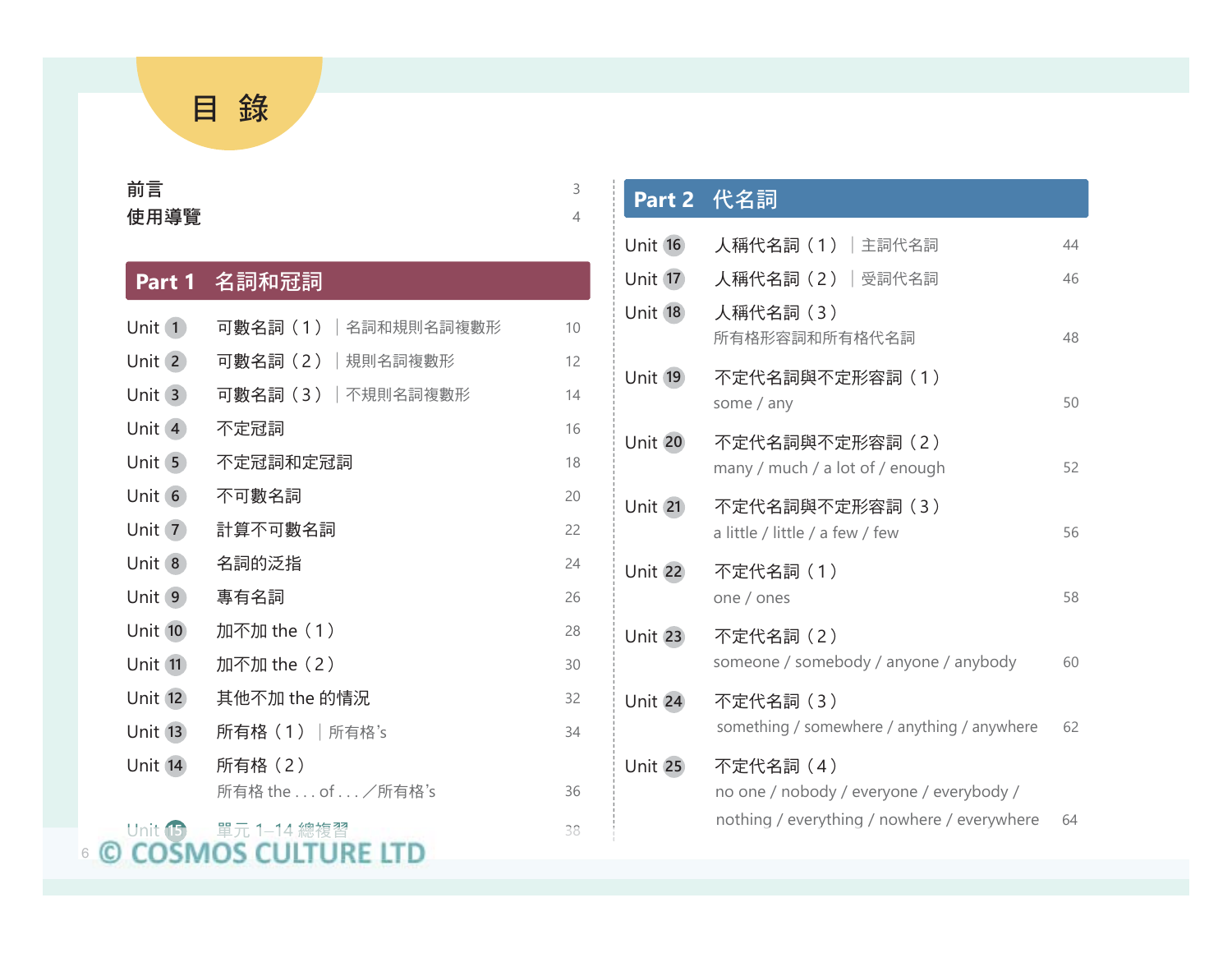| <b>Unit 26</b> | 指示代名詞<br>this / that / these / those | 68 |
|----------------|--------------------------------------|----|
| <b>Unit 27</b> | 反身代名詞                                | 70 |
| Unit 28        | 單元 16-27 總複習                         | 72 |
|                | <b>Part 3</b> 現在時態                   |    |
| <b>Unit 29</b> | be 動詞現在時態                            | 80 |
| Unit 30        | there is / there are                 | 82 |
| <b>Unit 31</b> | have got / has got                   | 84 |
| <b>Unit 32</b> | 現在簡單式                                | 86 |
| Unit 33        | 現在進行式                                | 88 |
| Unit 34        | 現在進行式和現在簡單式比較                        | 90 |
| <b>Unit 35</b> | 不用進行式的動詞                             | 92 |
| <b>Unit 36</b> | 單元 29-35 總複習                         | 94 |
|                |                                      |    |

## **Part 4** 過去時態

| Unit 37 be 動詞過去時態 | 102 |
|-------------------|-----|
|                   | 104 |
|                   | 106 |

# © COSMOS CULTURE LTD

| Unit 40        | 過去進行式         | 108 |
|----------------|---------------|-----|
| Unit 41        | 現在完成式 (1)     | 110 |
| Unit 42        | 現在完成式 (2)     | 112 |
| <b>Unit 43</b> | 現在完成式和過去簡單式比較 | 114 |
| Unit 44        | 單元 37–43 總複習  | 116 |

## **Part 5 未來時態**

| <b>Unit 45</b> | 現在進行式表未來                  | 122 |
|----------------|---------------------------|-----|
| Unit 46        | be going to 表未來           | 124 |
| Unit 47        | 未來簡單式 will                | 126 |
| Unit 48        | will、be going to 和現在進行式比較 | 128 |
| Unit 49        | 單元 45-48 總複習              | 130 |

## **Part 6** 不定詞和動詞 **-ing**

| Unit 50        | 不定詞(1) 不定詞的分類   | 136 |
|----------------|-----------------|-----|
| <b>Unit 51</b> | 不定詞 (2)  不定詞的位置 | 138 |
| Unit 52        | 動詞 -ing         | 140 |
| <b>Unit 53</b> | to / for 表目的    | 142 |
| Unit <b>54</b> | 單元 50–53 總複習    | 144 |
|                |                 |     |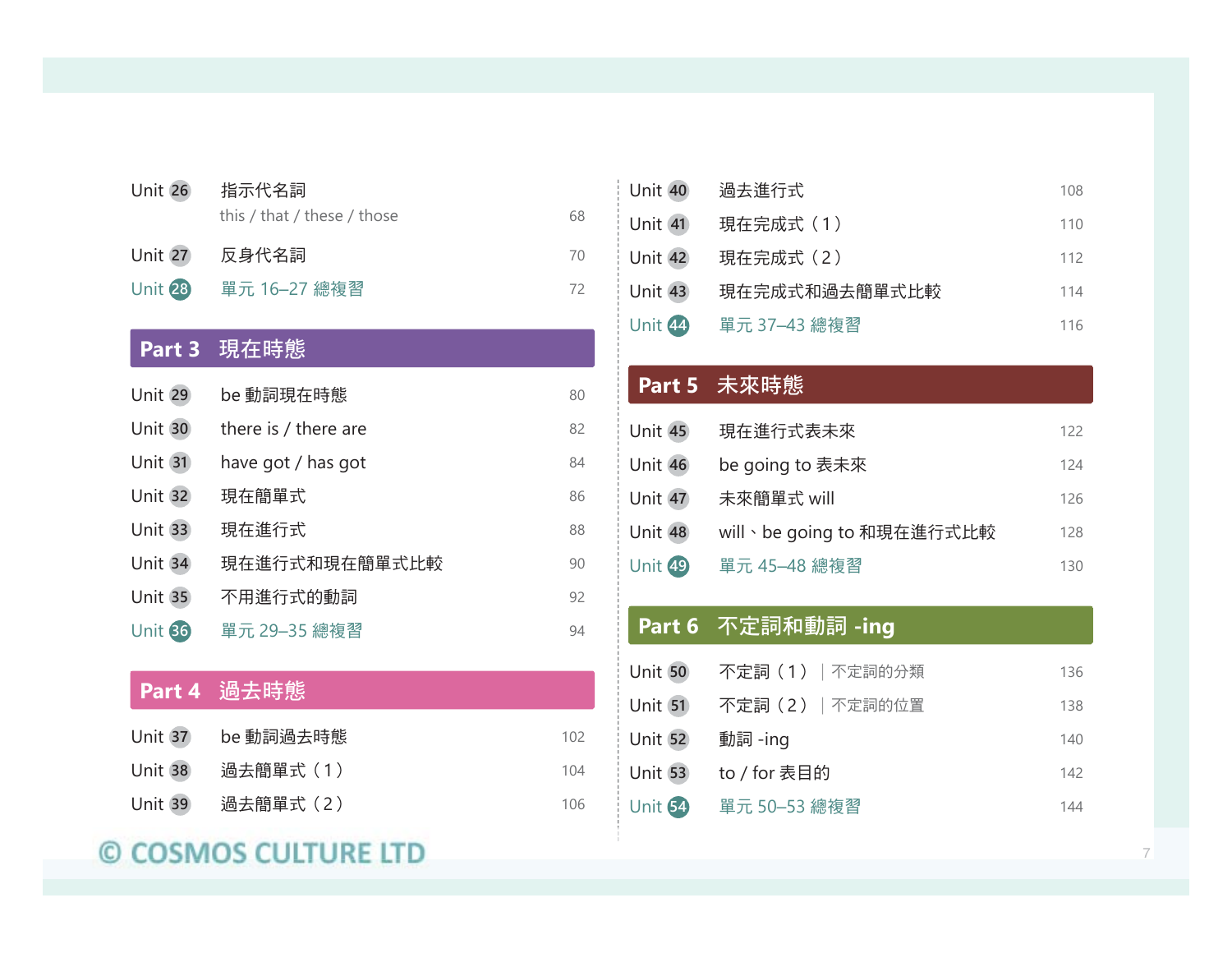|                | <b>Part 7</b> 常用動詞                |     |
|----------------|-----------------------------------|-----|
| <b>Unit 55</b> | go 用法                             | 148 |
| <b>Unit 56</b> | get / take 用法                     | 150 |
| Unit 57        | do / make 用法                      | 152 |
| <b>Unit 58</b> | have 用法                           | 154 |
| <b>Unit 59</b> | 單元 55-58 總複習                      | 156 |
|                |                                   |     |
|                | Part 8 情態助動詞                      |     |
| Unit 60        | can 用法                            | 160 |
| Unit 61        | could 用法                          | 162 |
| Unit 62        | must 用法                           | 164 |
| Unit 63        | have to 用法                        | 166 |
| Unit 64        | must 和 have to 比較                 | 168 |
| <b>Unit 65</b> | may / might 用法                    | 170 |
| <b>Unit 66</b> | should 用法                         | 172 |
| <b>Unit 67</b> | may / could / can 表請求             | 174 |
| Unit 78        | would like / will / shall 表提供和邀請  | 176 |
| Unit 69        | shall we / let's / why don't we / |     |
|                | how about 表提議                     | 178 |
| Unit 70        | 單元 60-69 總複習                      | 180 |

## 8

## **Part 9** 句子類型

| <b>Unit 71</b> | 肯定句/否定句                                    | 188 |
|----------------|--------------------------------------------|-----|
| Unit 72        | 疑問句 (1)<br>疑問句和疑問詞 what / who              | 190 |
| Unit 73        | <b>疑問句 (2)   who / what 作主詞或受詞</b>         | 192 |
| Unit 74        | 疑問句(3)<br>疑問詞 when / which / where / whose | 194 |
| <b>Unit 75</b> | 疑問句 (4) 疑問詞 how / why                      | 196 |
| <b>Unit 76</b> | 附加問句                                       | 198 |
| <b>Unit 77</b> | 祈使句                                        | 200 |
| <b>Unit 78</b> | 單元 71-77 總複習                               | 202 |
|                |                                            |     |

## **Part 10** 片語動詞

| <b>Unit 79</b> | 片語動詞 (1)        |     |
|----------------|-----------------|-----|
|                | 片語動詞和片語動詞單獨存在   | 206 |
| <b>Unit 80</b> | 片語動詞(2) 片語動詞可拆開 | 208 |
| <b>Unit 81</b> | 片語動詞(3)         |     |
|                | 片語動詞不可拆開和較長片語動詞 | 210 |
| <b>Unit 82</b> | 單元 79-81 總複習    | 212 |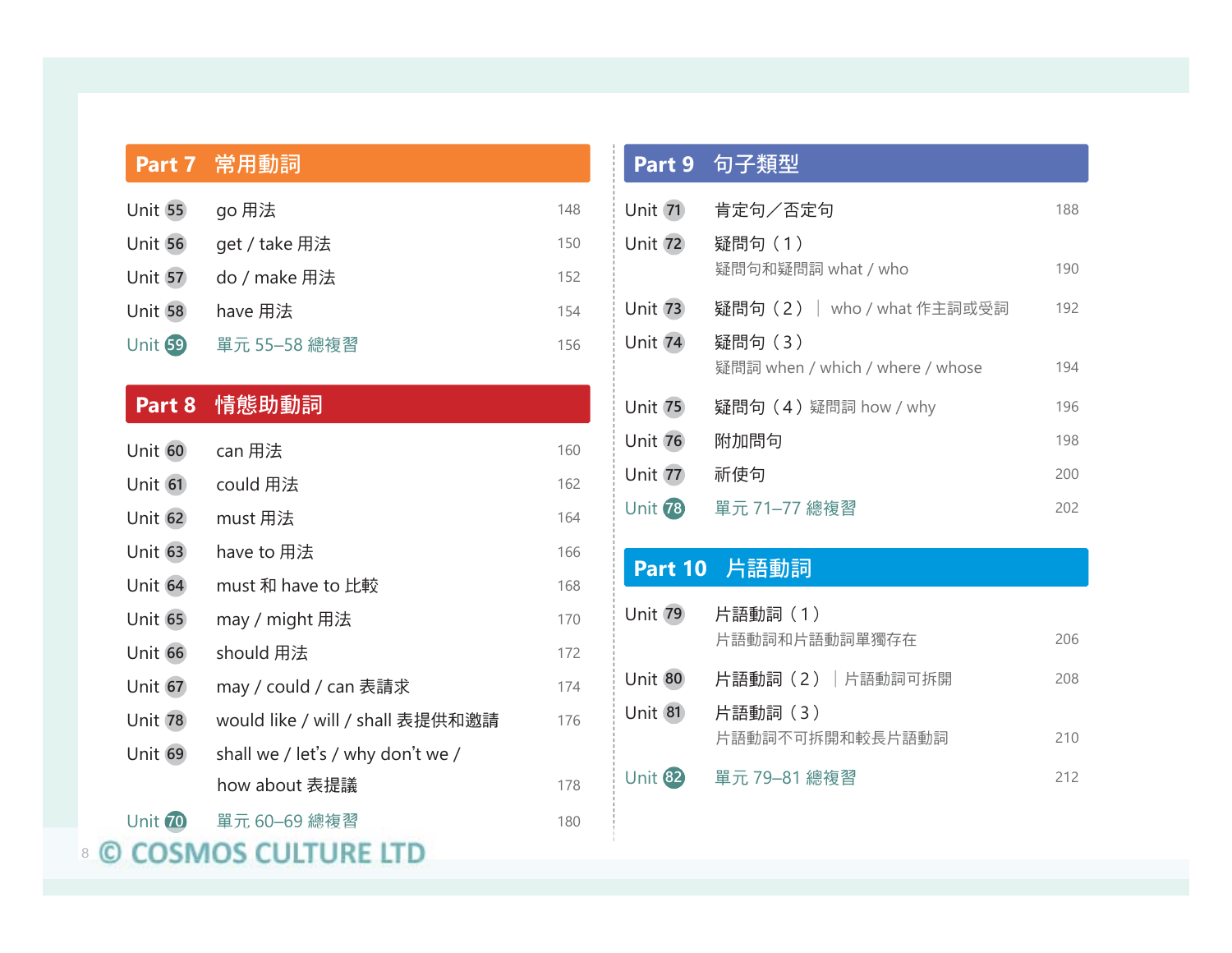|                | Part 11 形容詞和副詞                 |     |
|----------------|--------------------------------|-----|
| <b>Unit 83</b> | 形容詞                            | 214 |
| Unit 84        | 副詞                             | 216 |
| <b>Unit 85</b> | 時間副詞/地方副詞                      | 218 |
| <b>Unit 86</b> | 頻率副詞/狀態副詞                      | 220 |
| <b>Unit 87</b> | 形容詞比較級/最高級<br>形容詞型態和比較級/最高級的構成 | 222 |
| Unit 88        | 表「比較」的句型                       | 226 |
| Unit 89        | too 和 enough 搭配形容詞或副詞          | 228 |
| Unit 90        | 單元 83-89 總複習                   | 232 |
|                | <b>Part 12 介系詞</b>             |     |
| Unit 91        | 介系詞 in / on / at 表地點 (1)       | 238 |
| <b>Unit 92</b> | 介系詞 in / on / at 表地點 (2)       | 240 |
| <b>Unit 93</b> | 其他表地點的介系詞                      | 242 |
| Unit 94        | 表移動方向的介系詞                      | 244 |
| Unit 95        | 介系詞 in / on / at 表時間 (1)       | 246 |
| Unit 96        | 介系詞 in / on / at 表時間 (2)       | 248 |
| Unit 97        | 介系詞 for / since 表時間 (與 ago 比較) | 250 |
| Unit 98        | 單元 91-97 總複習                   | 252 |
|                | <b>DS CULTURE</b>              |     |

# **Part 13** 連接詞

| Unit 99          | 連接詞 and / but / or / because / so | 258 |
|------------------|-----------------------------------|-----|
| <b>Unit 100</b>  | 連接詞 when / if / before / after    | 260 |
| <b>Unit (01)</b> | 單元 99-100 總複習                     | 262 |
|                  |                                   |     |
|                  | Part 14 數字、時間和日期                  |     |
| <b>Unit 102</b>  | 數字(1) 基數                          | 264 |
| <b>Unit 103</b>  | 數字 (2)   序數                       | 266 |
| <b>Unit 104</b>  | 年分/月分/星期/日期                       | 268 |
| <b>Unit 105</b>  | 時間                                | 270 |
| <b>Unit 106</b>  | 單元 102-105 總複習                    | 272 |
|                  |                                   |     |

| <b>Answer Key</b> | 274 |
|-------------------|-----|
|-------------------|-----|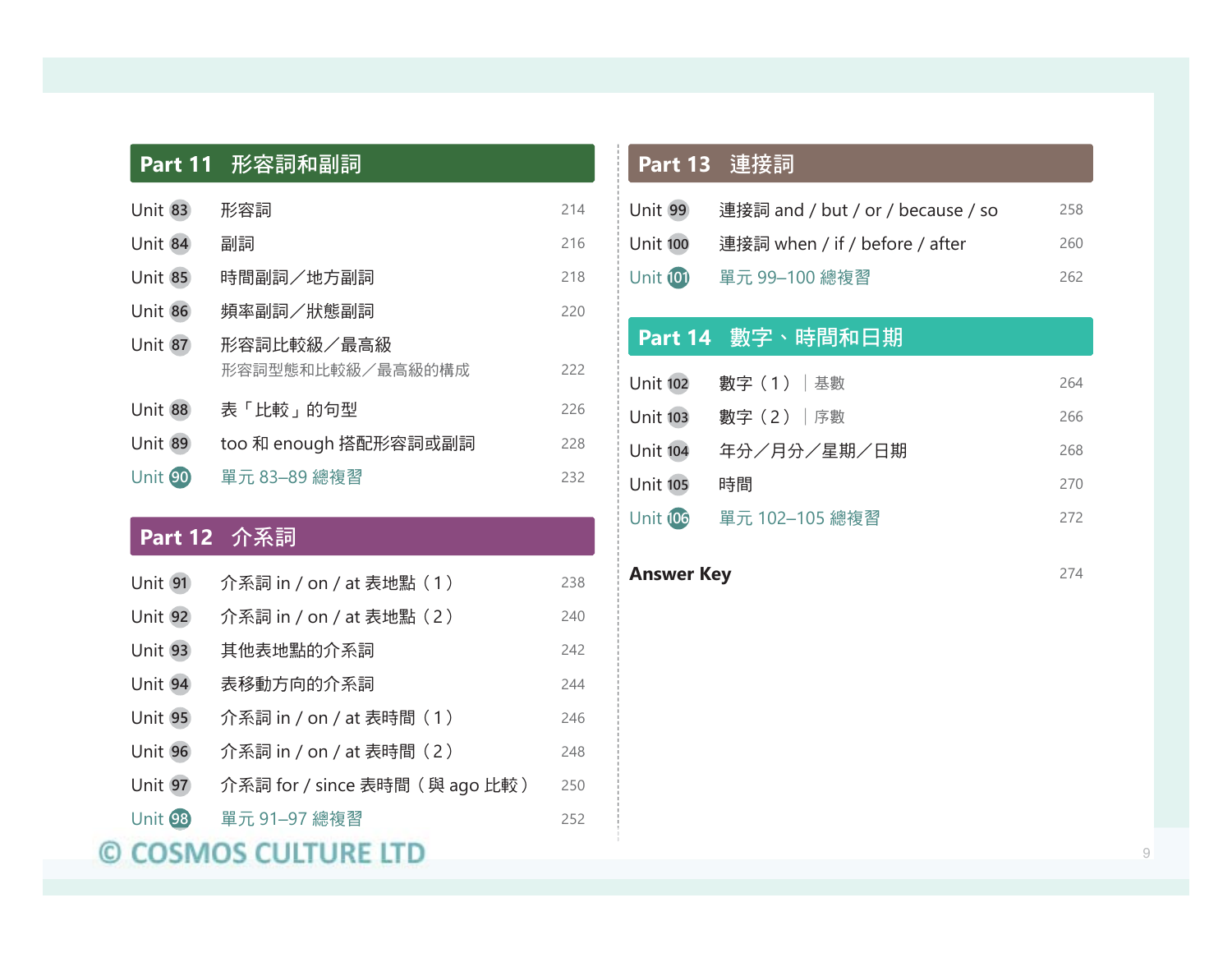

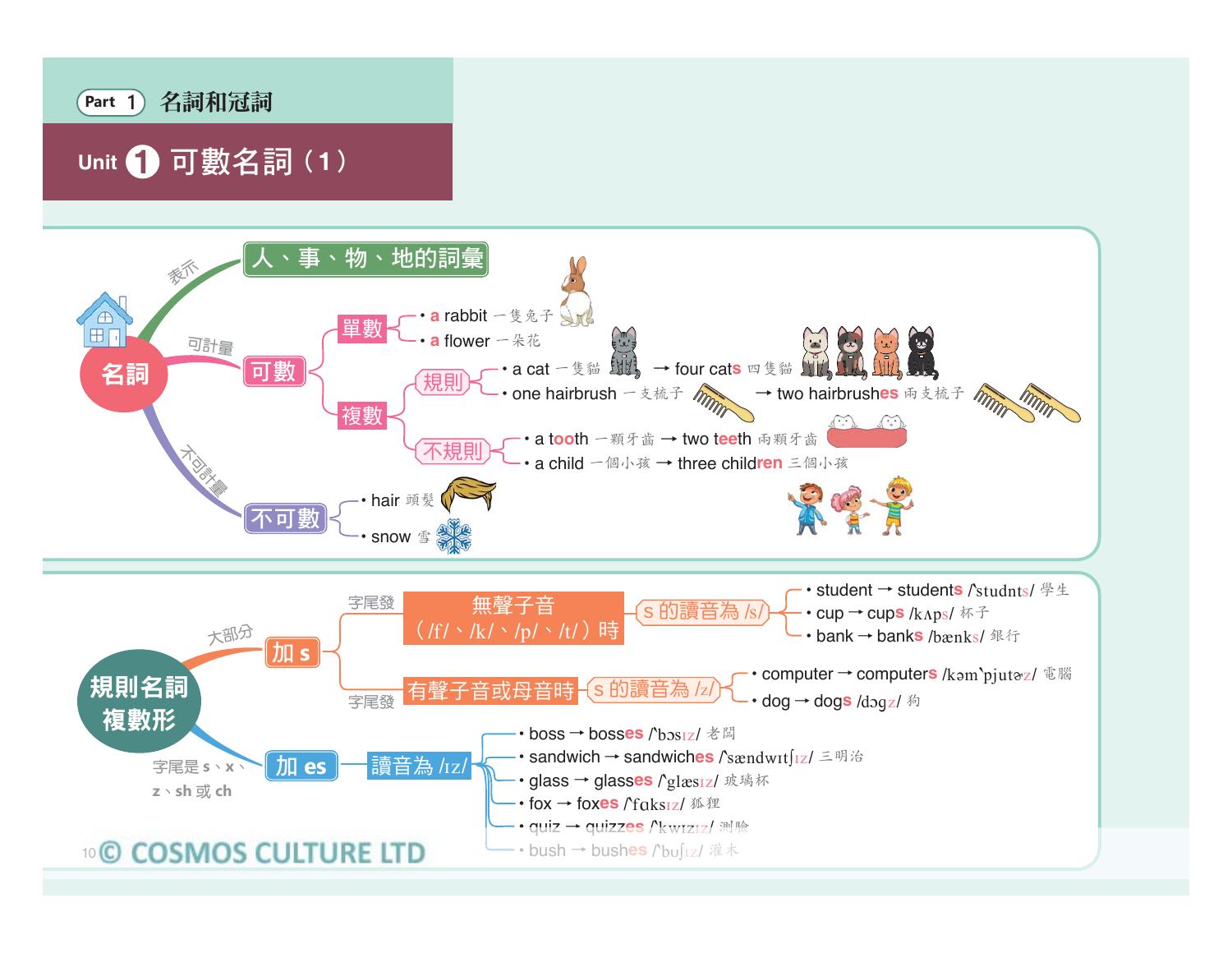#### **PracticePart Part Part Part**

### **1** 請將下列單數名詞改成「複數」形態。

|  | 1. cat    |                                              |                 | 11. group <b>compared</b>                       |
|--|-----------|----------------------------------------------|-----------------|-------------------------------------------------|
|  | 2. car    |                                              |                 |                                                 |
|  | $3.$ loss |                                              |                 |                                                 |
|  | $4.$ tax  |                                              | <b>14.</b> hike |                                                 |
|  |           |                                              |                 |                                                 |
|  |           |                                              | <b>16.</b> dive |                                                 |
|  |           | <b>7.</b> tux <u>_______________________</u> | <b>17.</b> tree |                                                 |
|  |           |                                              |                 |                                                 |
|  |           |                                              |                 | <b>19.</b> tick <u>________________________</u> |
|  |           |                                              |                 |                                                 |

### $\overline{\textbf{3}}$  將下列名詞改為複數形,並依字尾 **s** 或 es 的發音填入 正確的空格內。

|     | wish brother aunt class roof card |  |                      |  |
|-----|-----------------------------------|--|----------------------|--|
| job | box                               |  | park shop watch idea |  |



### 2 選出圖中各種物品或身體部位所對應的名詞,並寫出它們的複數形。

**shoehand treepath shirtplant leg**



| 1. |                          |
|----|--------------------------|
|    | 2. $\qquad \qquad$       |
|    | $\overline{\mathbf{3.}}$ |
| 4. |                          |
| 5. |                          |
|    |                          |
|    | 7.                       |

#### 11

**1**

名詞和冠詞名詞和冠詞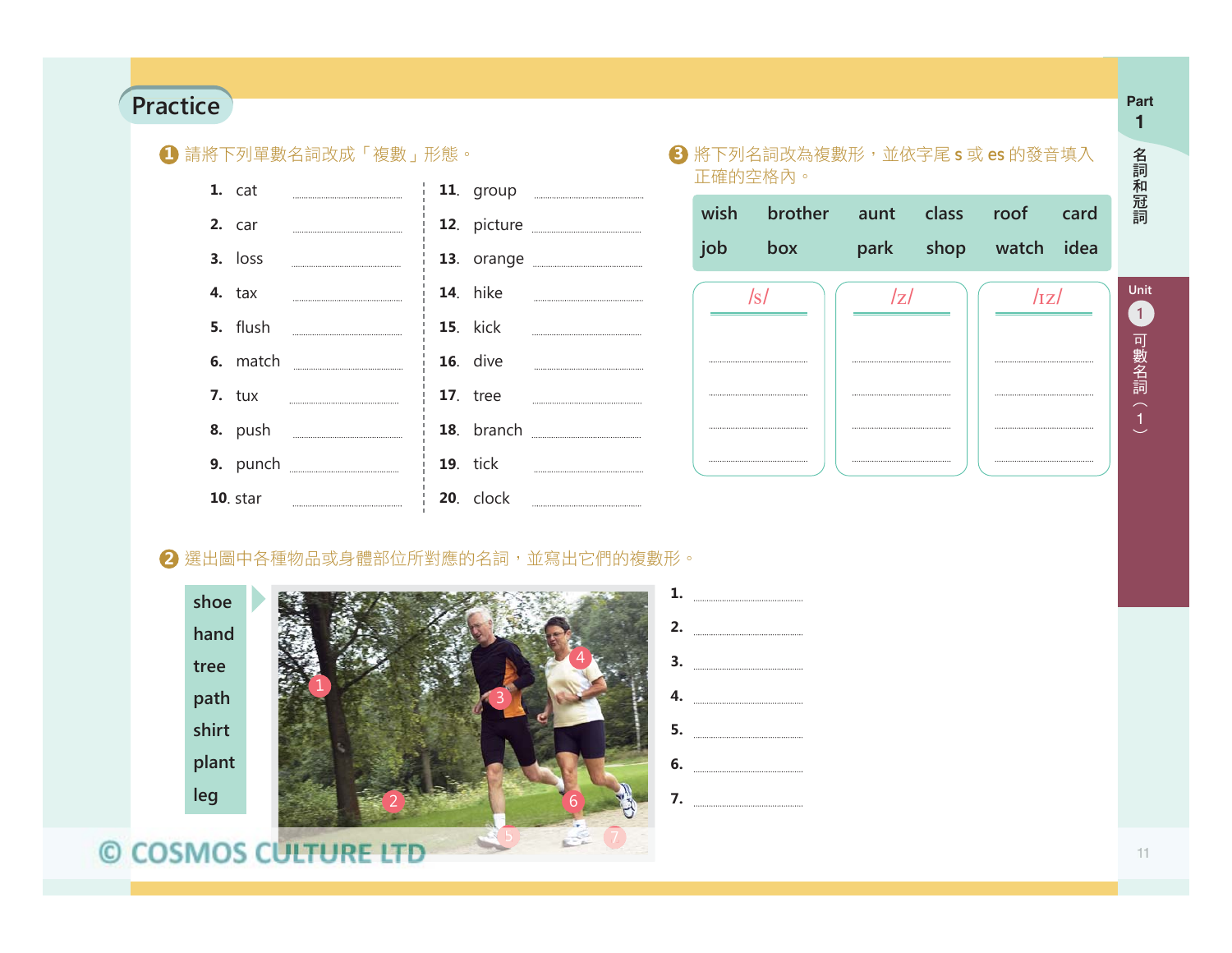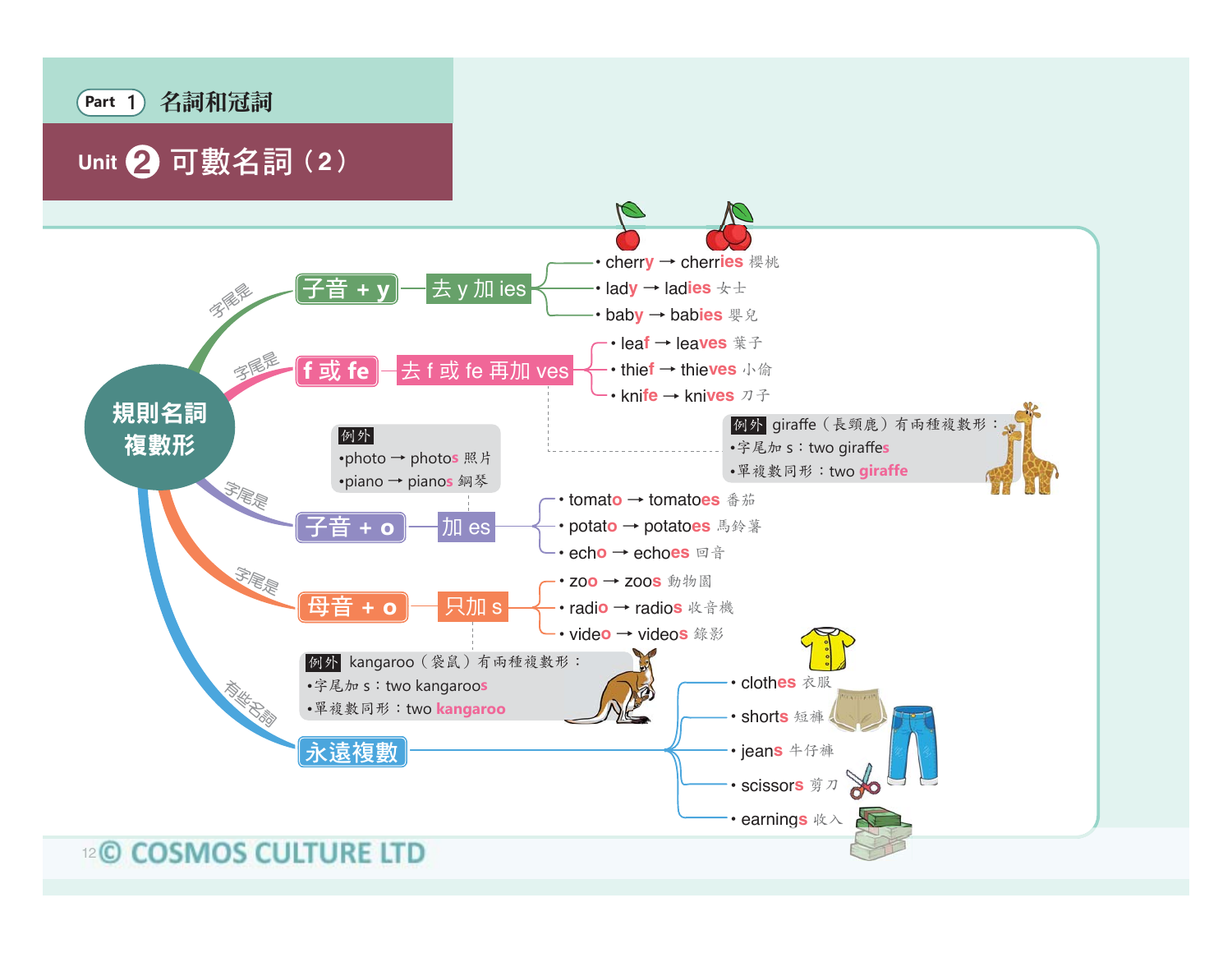#### **Practice** <u>Part</u> **Part**

### **1** 請將下列單數名詞改成「複數」形態。 **3**

| 1. kitty |  | <b>6.</b> fly         |  |
|----------|--|-----------------------|--|
| 2. cargo |  | $\frac{1}{2}$ 7. wolf |  |
| 3. calf  |  | 8. hero               |  |
| 4. piano |  | $\vert$ 9. scarf      |  |
|          |  |                       |  |

### 2 找出必須以複數形表現的物品,並寫出正確的名稱。 其他的請打 ×。



# 8 將錯誤的句子打 ×,並寫出正確的句子。 若句子無誤,則在括弧內打 **¦**。 **1.** I took some photos of the lake yesterday. ( ) **2.** The scissors are in the drawer  $\left(\begin{array}{c} \ -\end{array}\right)$  , procedure construction construction construction construction construction construction construction construction of **3.** Be careful. Those knives are very sharp. ( ) **4.** Leafs keep falling from the trees. ( ) **5.** People say cats have nine lifes. ( ) **6.** I can't find the cloth I wore yesterday. ( ) **7.** I'd like to express my thank to every one of you. ( ) **8.** You can find three librarys in this city. ( )

**1**名詞和冠詞 名詞和冠詞

13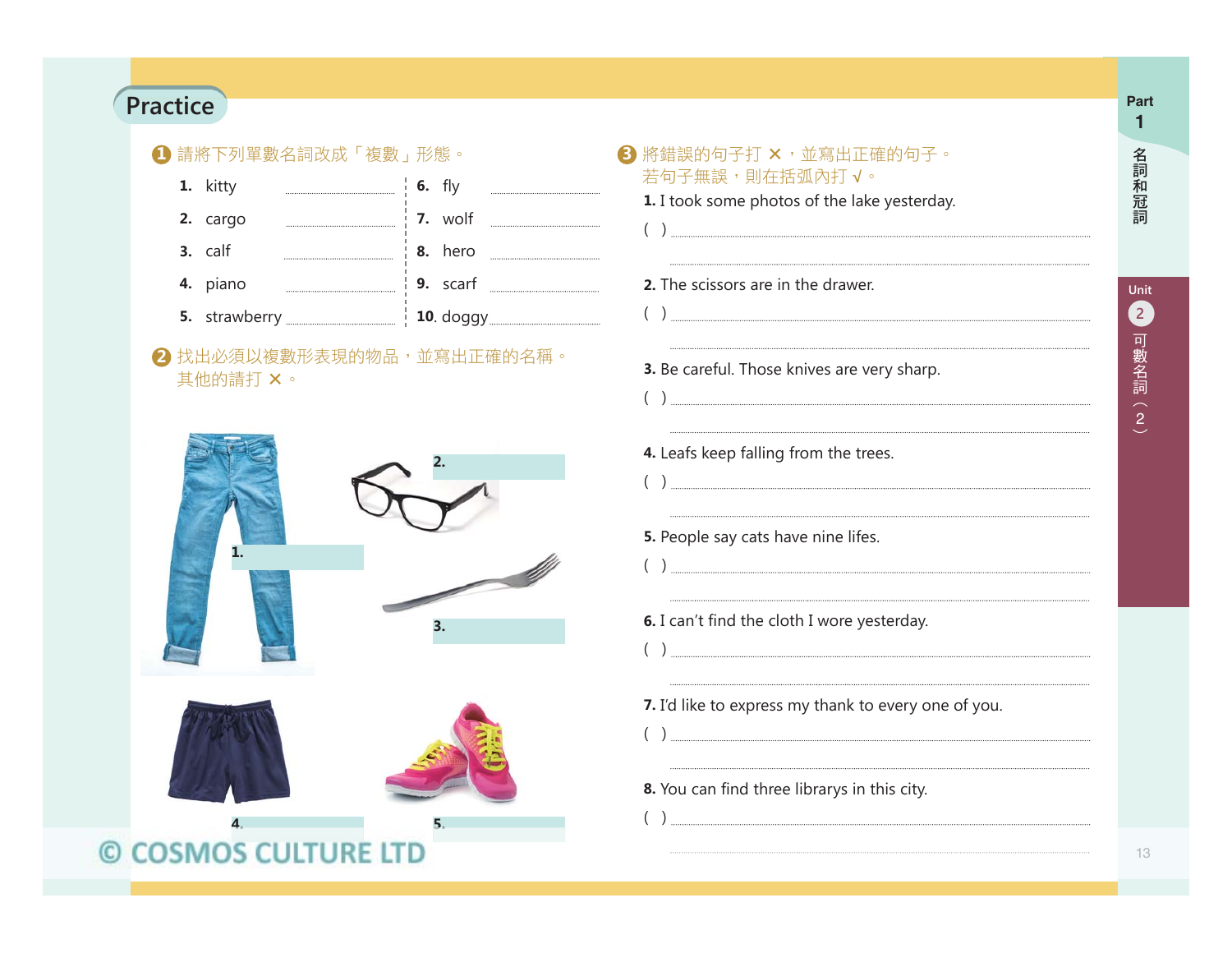